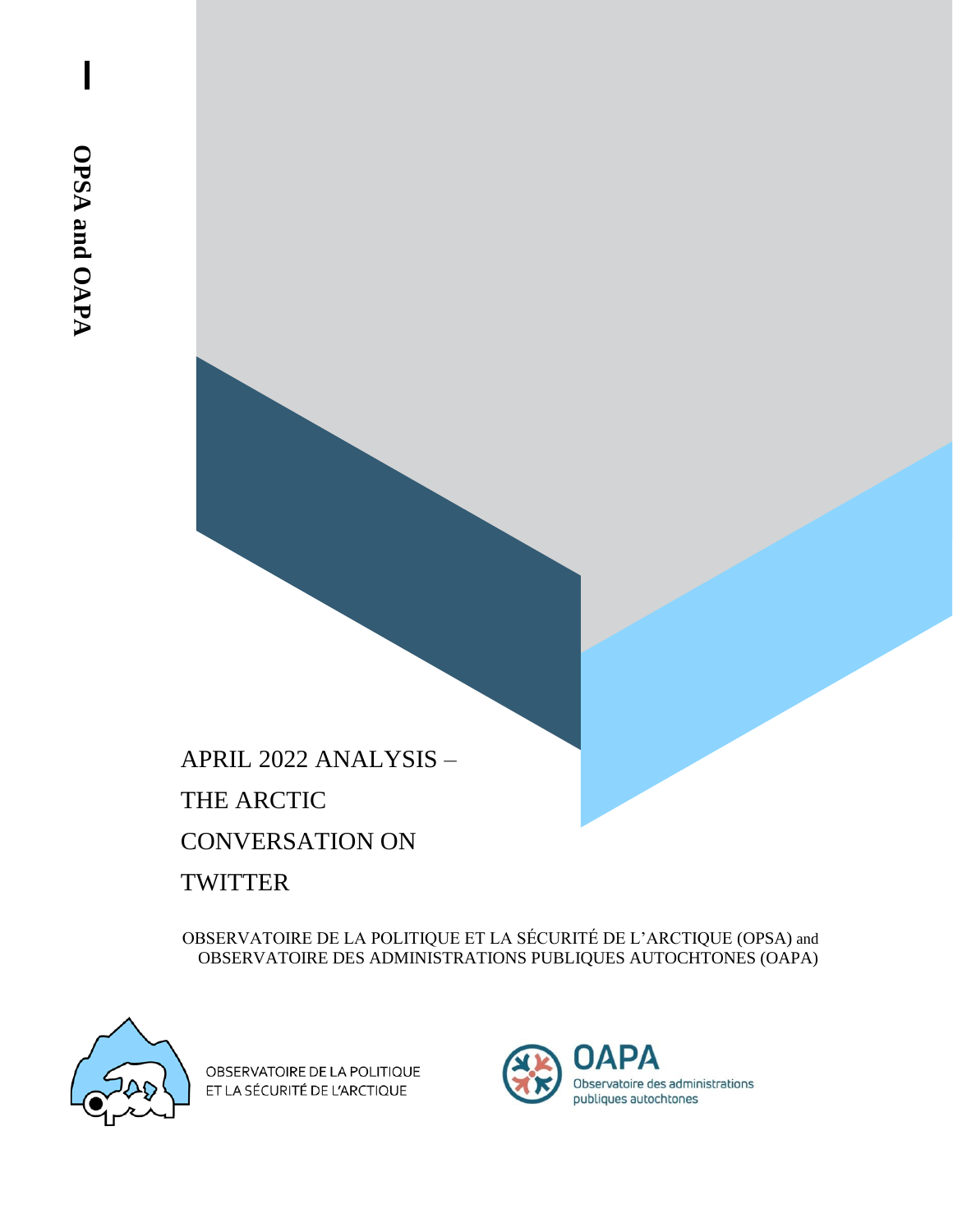# THE ARCTIC CONVERSATION ON TWITTER – APRIL 2022

This report is under the license *Creative Commons* CC-BY-NC. This means that you must give appropriate credit, provide a link to the license, and indicate if changes were made. You may do so in any reasonable manner, but not in any way that suggests the licensor endorses you or your use. You may not use the material for commercial purposes.

OPSA and OAPA would like to acknowledge the financial support of the Ministère des Relations internationales et de la Francophonie of the Government of Quebec and the Department of National Defence through its MINDS program.



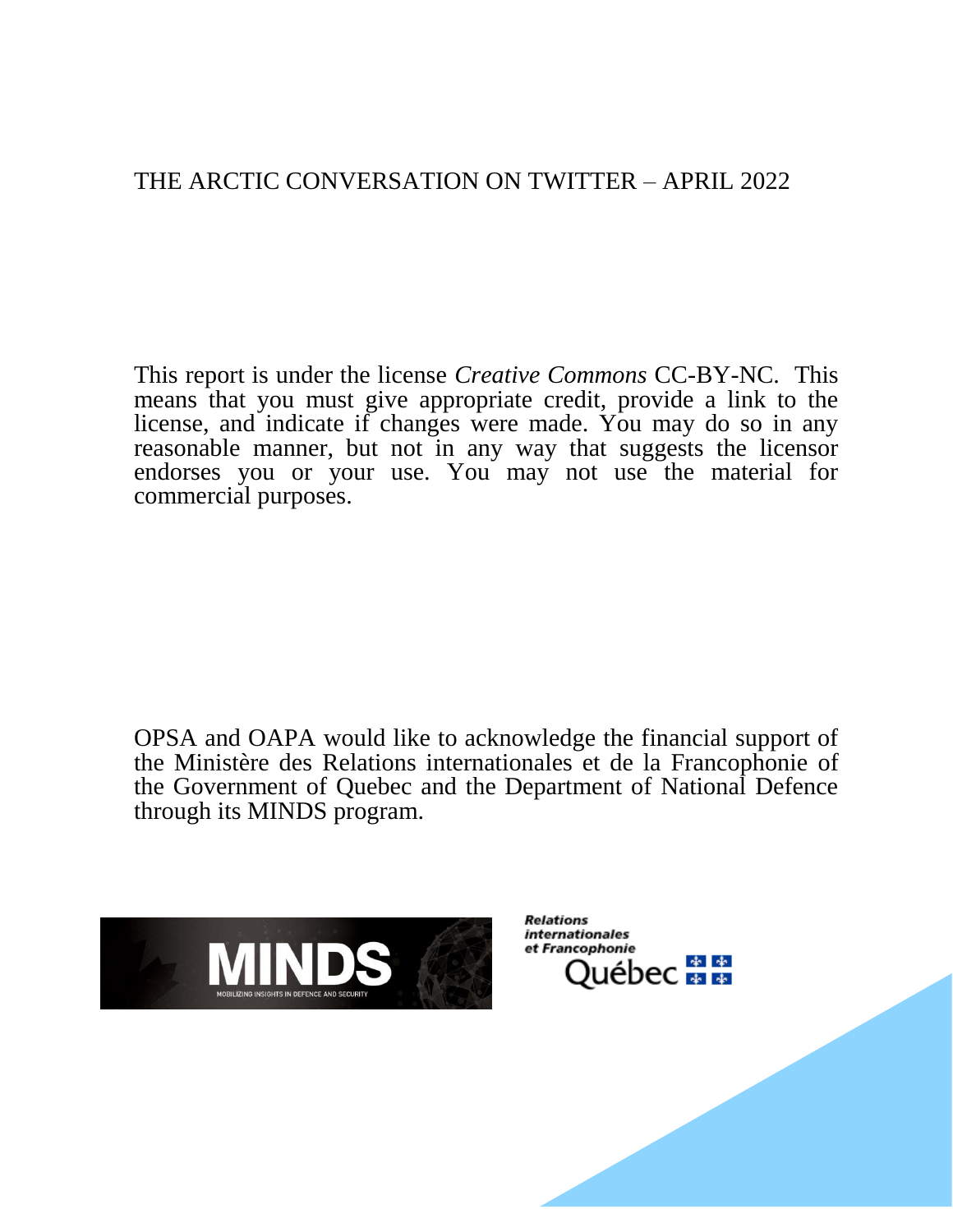### **APRIL 2022 ANALYSIS – THE ARCTIC CONVERSATION ON TWITTER**

*Team members:* 

Mathieu Landriault (Adjunct professor, École nationale d'administration publique) Jean-François Savard (Associate professor, ÉNAP) Isabelle Caron (Assistant professor, Dalhousie University) Alexandre Millette (Doctoral candidate, ÉNAP)

This analysis studied how the Arctic region was talked about on Twitter during the month of April 2022. The intensity and nature of coverage will be put in perspective to capture trends since January 2022.

**NUMBER OF ARCTIC MENTIONS**: the number of mentions of our 5 keywords significantly increased at the end of February. It remained relatively stable in March as users pondered about the consequences of the Russian invasion of Ukraine on Arctic geopolitics. This aspect of the conversation lost steam however in April 2022, contributing to a decline in the number of mentions. The term "Arctic" was in sharp decline while the other terms were not: Inuit, Sami and Greenlandic references were stable. Attention for the Arctic Council remained low in April: interest about the forum was only observed in the first half of March, right after the suspension of activities of the Council. Rather than generating significant debates and attention, the suspension of activities of the Arctic Council brought a decrease in interest to the region. In other words, no activity meant users paid less attention rather than actively discussing its future.



Figure 1: number of mentions of "Arctic", "Inuit" and "Inuk", "Saami" and "Sami", "Greenland", and "Arctic Council" on Twitter from January to April 2022.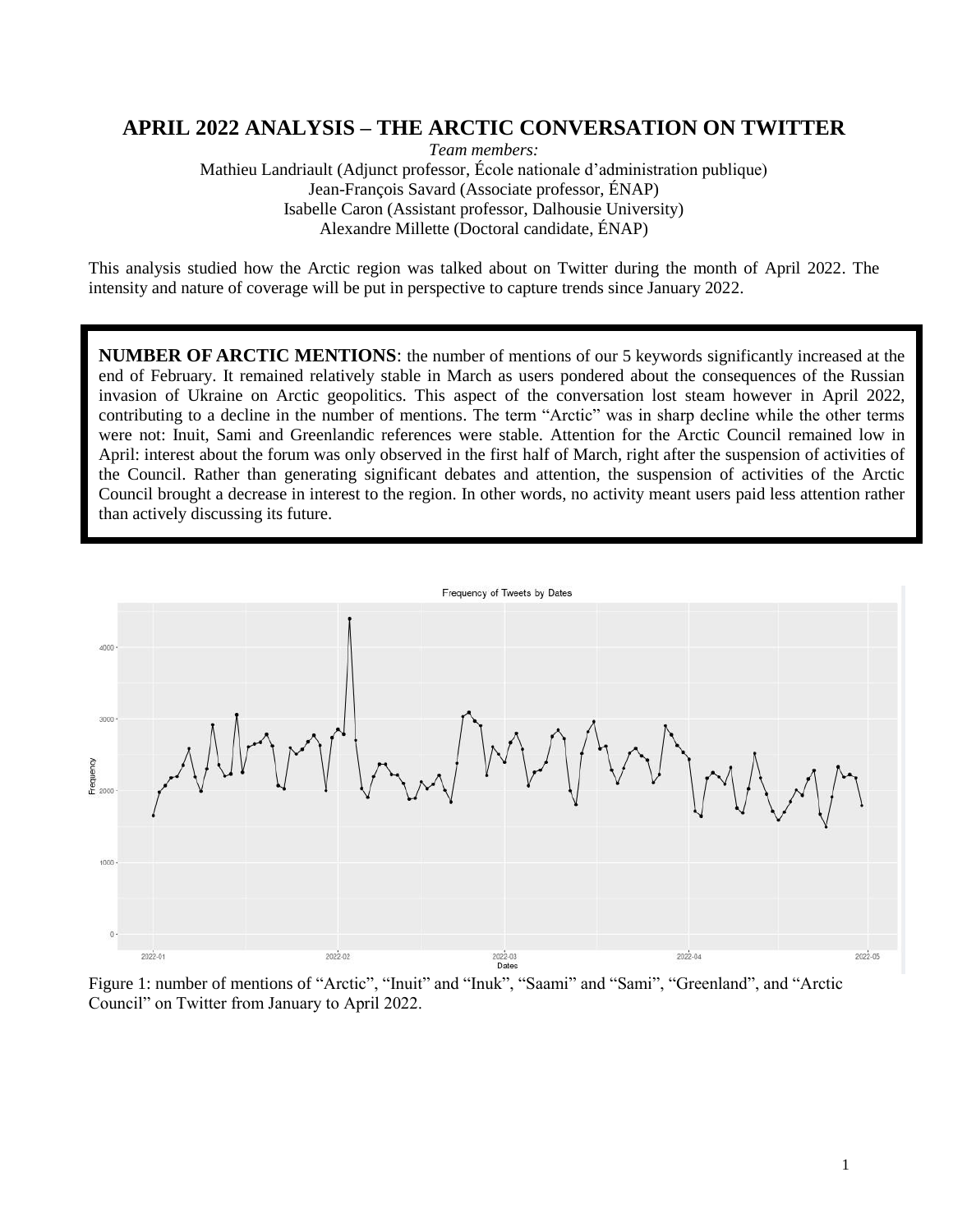**SENTIMENT ANALYSIS**: the decrease in the number of tweets is attributable to a decline in the number of tweets using negative terms. These more negative tweets were in sharp decline in April 2022 (figure 2) while the positive tweets were rather constant (figure 3). This decrease in negativity was observable for the general term "Arctic" but also on Inuit issues.



Figure 2: number of negative tweets from January to April 2022.



Figure 3: number of negative tweets from January to April 2022.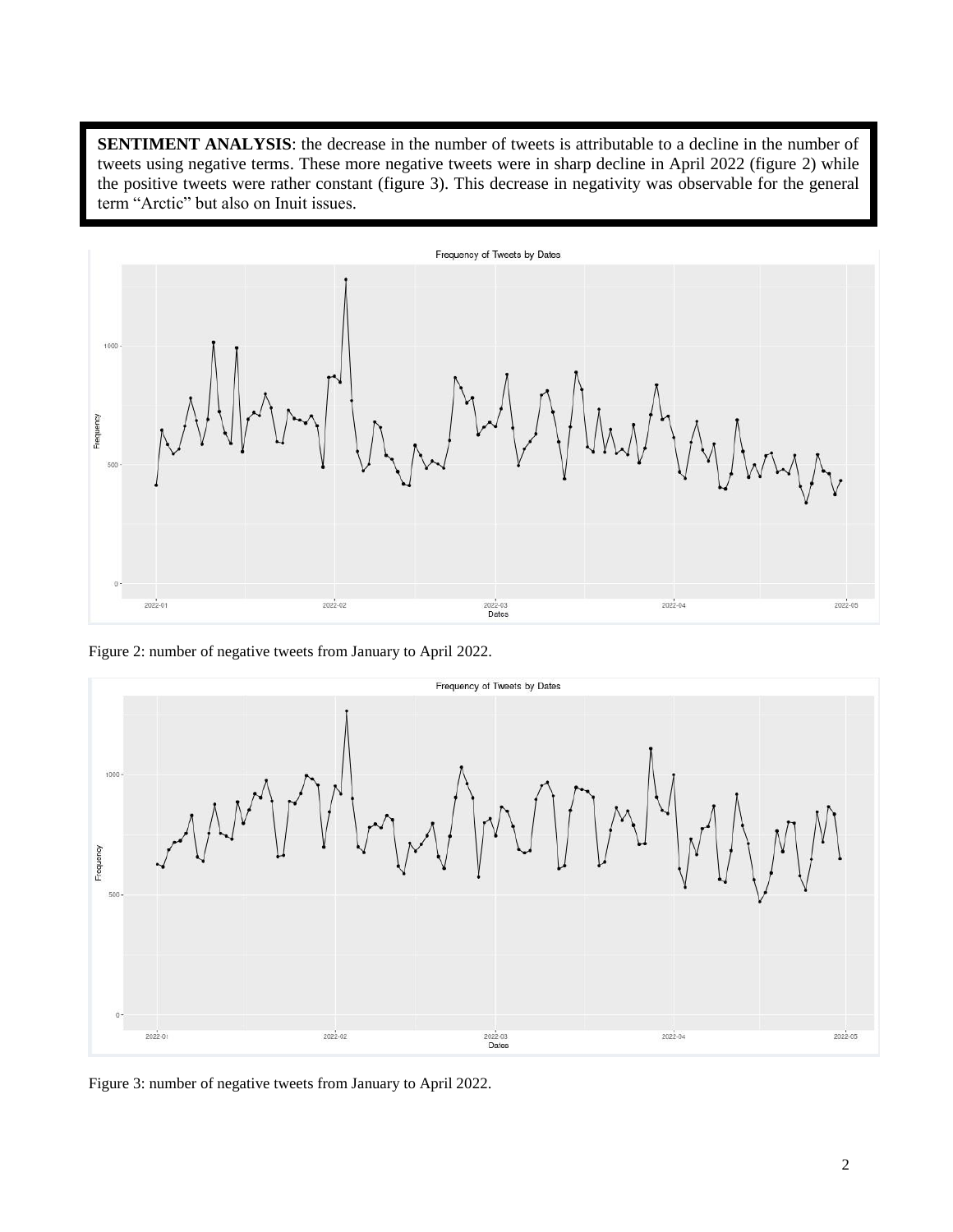**STORIES AND THEMES**: climate issues dominated the Arctic conversation in April 2022. The release of Arctic sea-ice cover data by the National Snow and Ice Data Center represented a key story for many users the necessity to act against climate change. The publication of the United Nations Intergovernmental panel on Climate Change in early April contributed to this campaign as well.

Looking at hashtags (figure 4), the Russian invasion of Ukraine and its aftermath greatly colored the Arctic conversation. #Science combined with #Russia focused on Western sanctions impacting scientific collaboration with Russian scientists and access to data on the Russian Arctic, impeding for some users important work conducted to fight climate change. This same idea can be observed on figure 5 when "Russian" was associated with "future" and "research".

#nato, #ukraine and #nunavut emphasized on perceived necessity for Canada to beef up its Northern defence and be more ambitious in regards to military capabilities in its North.



Figure 4: co-occurrences of hashtags in April 2022.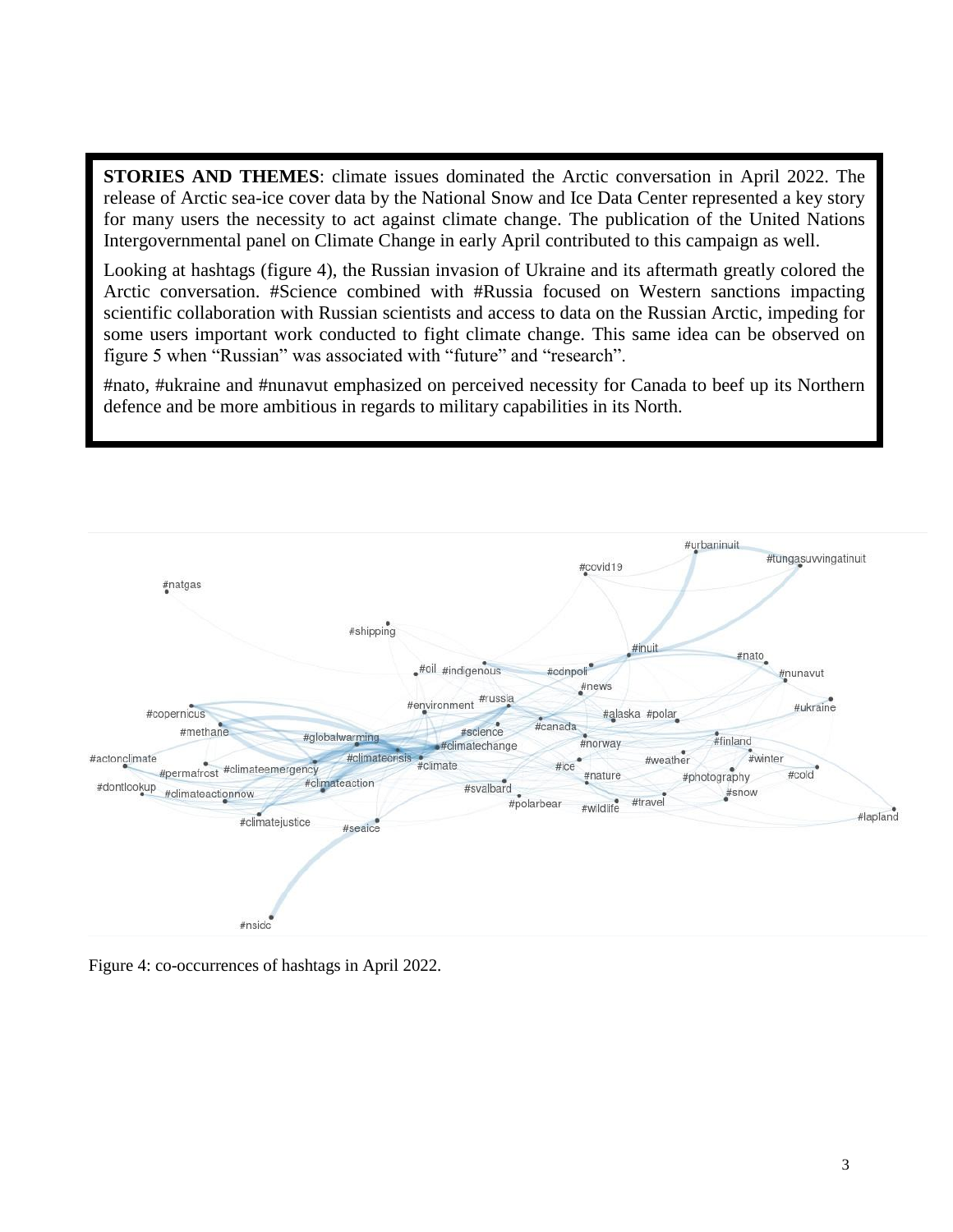

Figure 5: co-occurrences of words in April 2022.

## **TWEETS MOST RETWEETED BY USERS – TOP 10, APRIL 2022**

| 1. About a meteorite crashing on Earth near Svalbard                                 |
|--------------------------------------------------------------------------------------|
| 2. Message denouncing relocation of Ukrainians in the Russian Arctic                 |
| 3. Climate change denier downplaying global warming and sea-ice loss in the Arctic   |
| 4. Photo of a rare shark near Greenland                                              |
| 5. Archival picture of the Arctic Ocean                                              |
| 6. Photo of an Inuit amulet                                                          |
| 7. Picture of a landscape in Northern Norway                                         |
| 8. Canadian politician pledging to upgrade the port of Churchill by exporting energy |
| 9. Another picture of a landscape in Northern Norway                                 |
| 10. Report relaying the Pope's apology to Indigenous People in Canada, including the |
| Inuit                                                                                |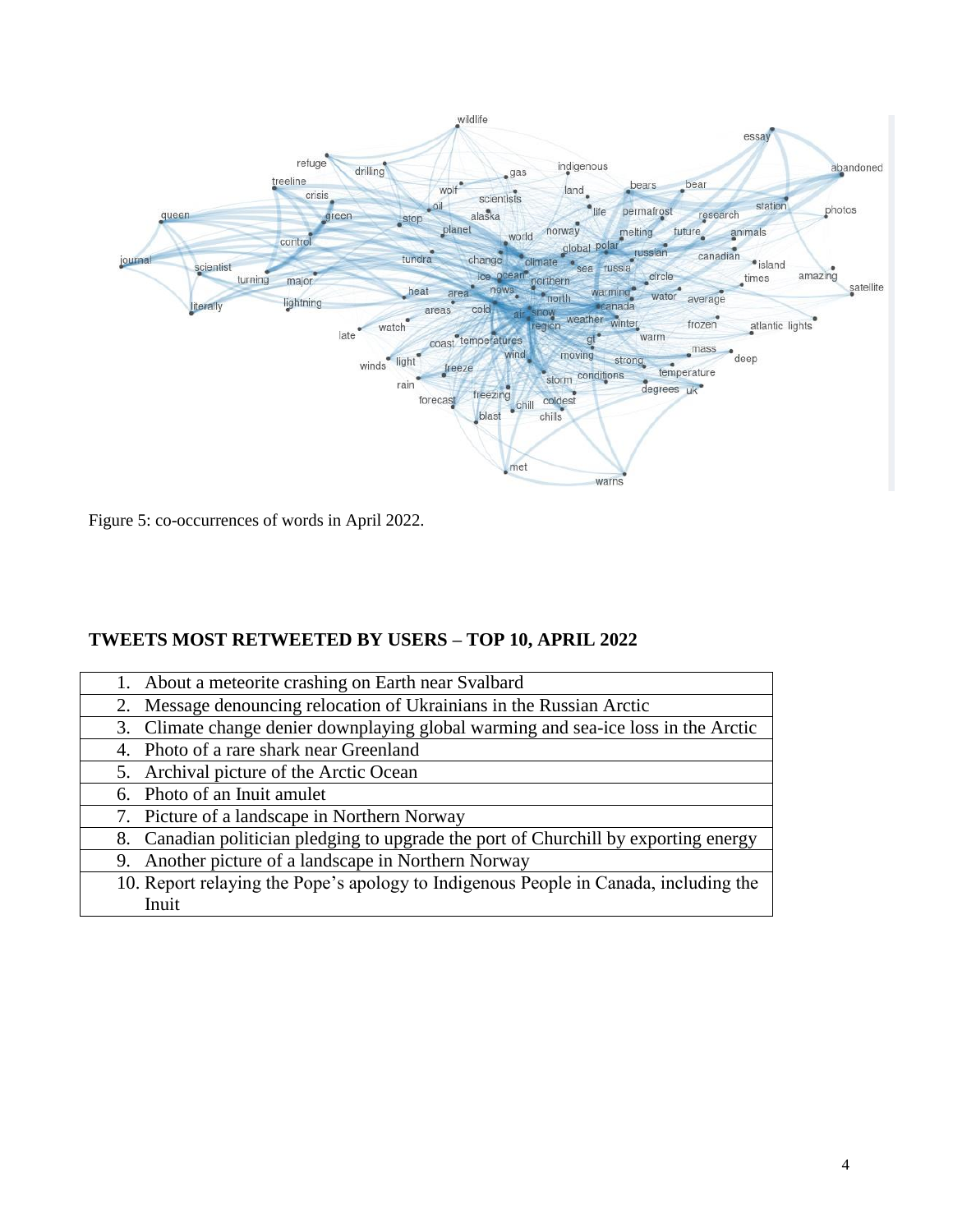### **NOTES**

We have collected tweets posted on Twitter from January 2022 to the present, updating the dataset every month. Seven keywords are tracked to analyse the nature and intensity of the Arctic conversation on Twitter: "Arctic", "Inuit" and "Inuk", "Saami" and "Sami", "Greenland", and "Arctic Council".

We then proceeded to remove terms that used these words while not being related to the Arctic region. For more information about the data collection and the packages used to extract data, please consult our open-accessed, interactive database at the following: [https://labovirtuel.enap.ca/shiny/demo\\_arctic/en/](https://labovirtuel.enap.ca/shiny/demo_arctic/en/)